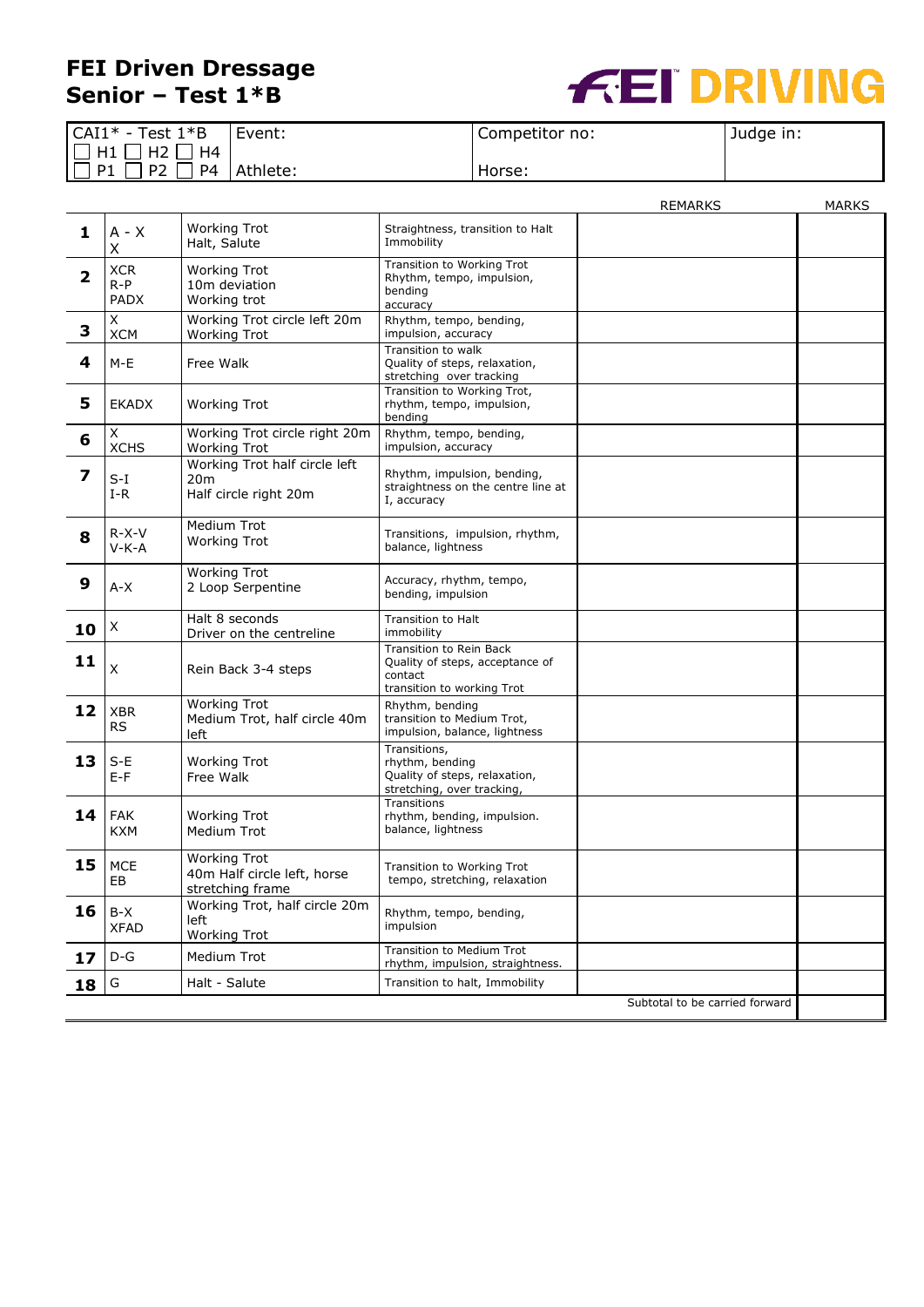## **FEI Driven Dressage Senior – Test 1\*B**



| 19 | <b>ATHLETE</b>                                                                                                                               | Use of aids, handling of reins and whip, position on the<br>box, accuracy of figures and transitions. The mark must<br>reflect the consistent level of accuracy and quality of<br>transitions.                                                                        |                      |                                                                                                                                                                                                                                                                         |                                                      |
|----|----------------------------------------------------------------------------------------------------------------------------------------------|-----------------------------------------------------------------------------------------------------------------------------------------------------------------------------------------------------------------------------------------------------------------------|----------------------|-------------------------------------------------------------------------------------------------------------------------------------------------------------------------------------------------------------------------------------------------------------------------|------------------------------------------------------|
| 20 | <b>GENERAL</b><br><b>IMPRESSION &amp;</b><br>PRESENTATION                                                                                    | Appearance of athlete and grooms, correctness,<br>cleanliness harmonizing with of harness and carriage.<br>Fitness, matching and condition of Horse(s), balanced<br>picture of the complete turnout. Harmony between<br>horse(s) and athlete                          |                      |                                                                                                                                                                                                                                                                         |                                                      |
| 10 | excellent<br>very good<br>good<br>fairly good<br>satisfactory<br>sufficient<br>insufficient<br>fairly bad<br>bad<br>very bad<br>not executed | All the Judges marks will be<br>added together, multiplied by<br>0.80, divided by the number of<br>Judges and deducted from 160,<br>which will give a penalty score to<br>which are added any incident<br>penalties<br>awarded<br>the<br>bv<br>President of the Jury. | <b>JUDGE</b><br>in C | Signature JURY<br>$1st$ incident = 05 p<br>$2nd$ incident = 10 p<br>$\Box$<br>$3rd$ incident = Elimination<br>Other penalties<br><b>Errors of Course, Disobedience and</b><br><b>Dismounting of Grooms</b><br>TO BE MARKED ON THE PRESIDENT OF<br>THE JURY'S SHEET ONLY | /200<br>Coefficient 0.80<br><b>RED</b><br><b>DOT</b> |

Signature of President of Jury....................................................................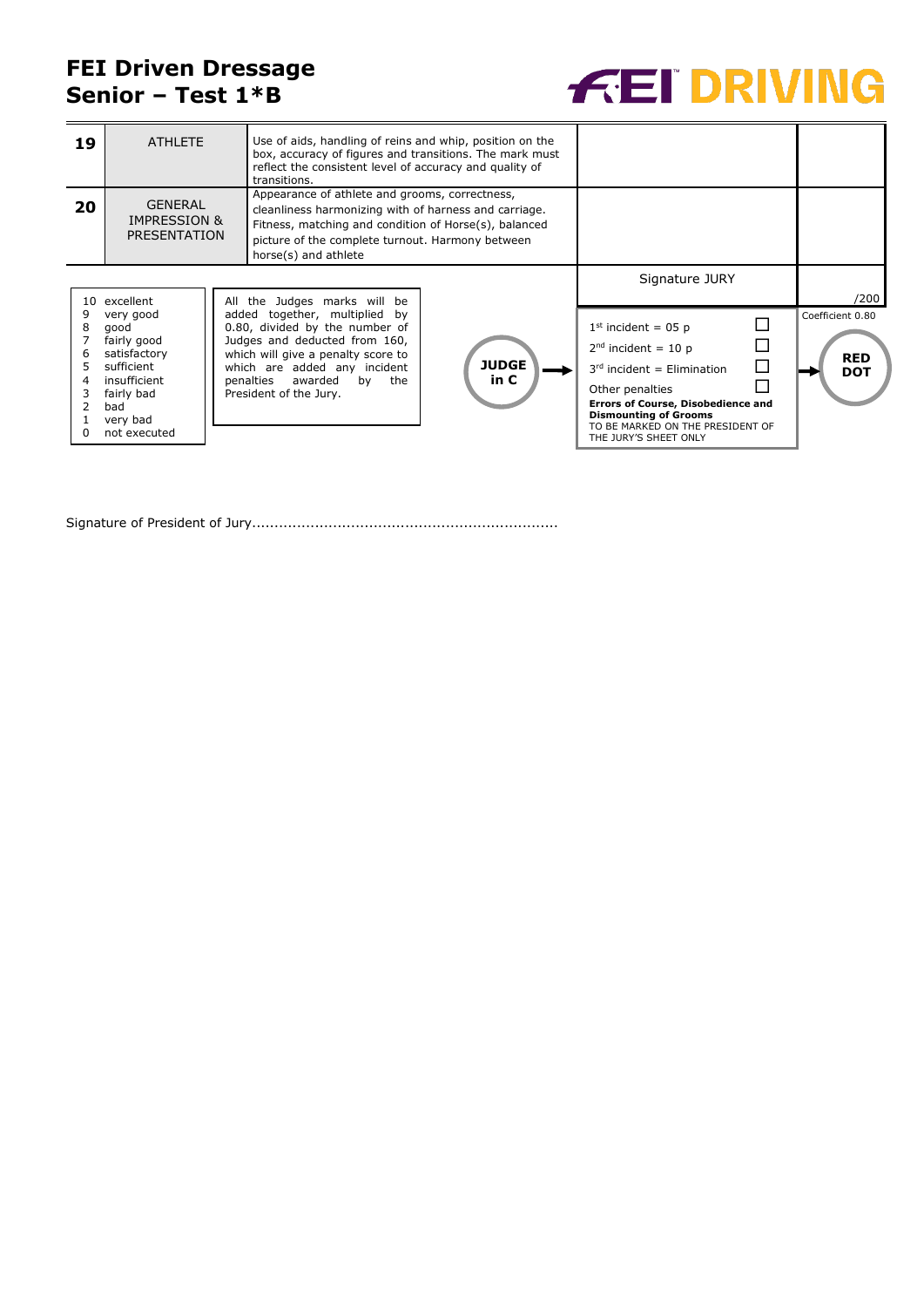

**FEI DRESSAGE TEST 1\*B**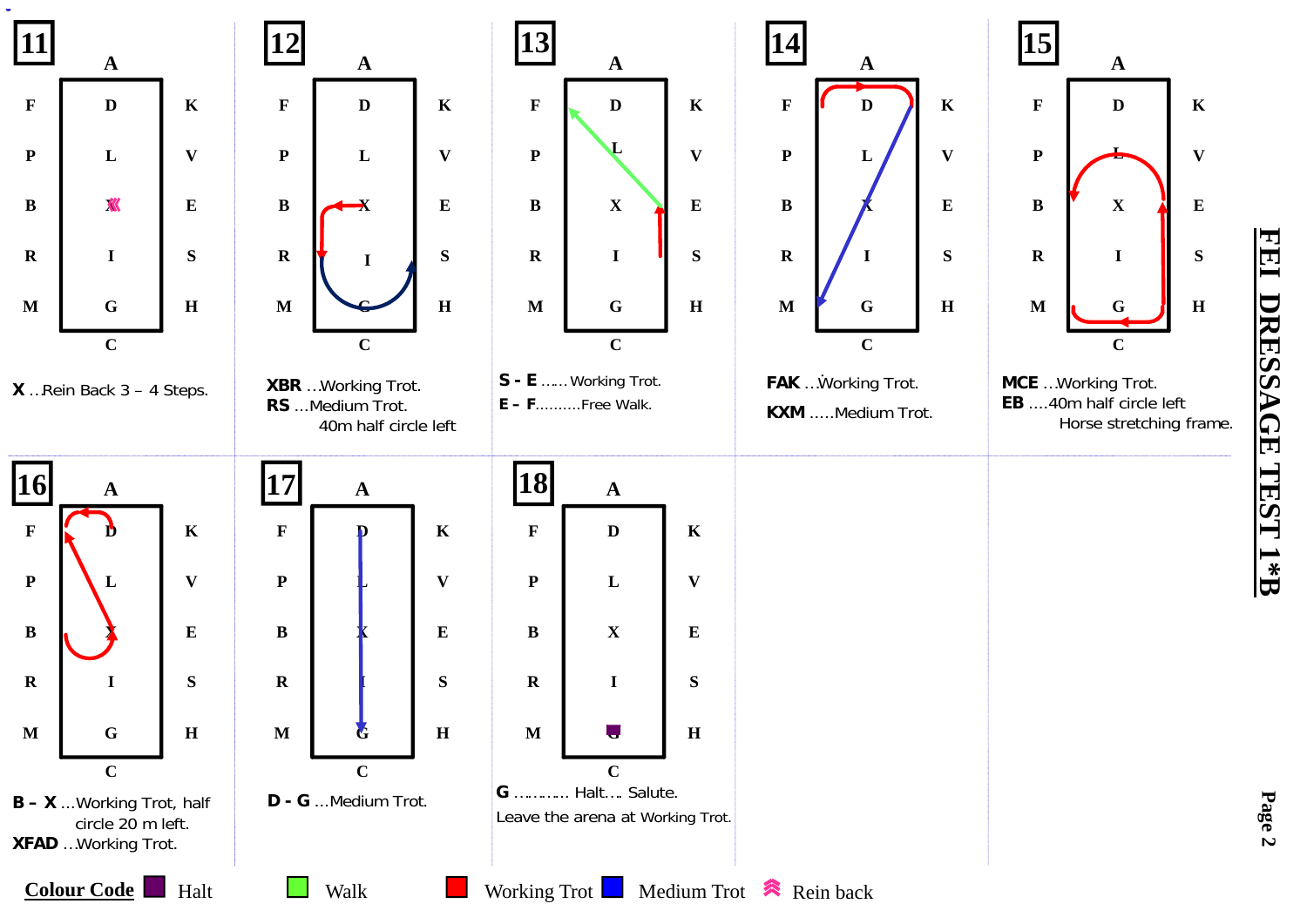